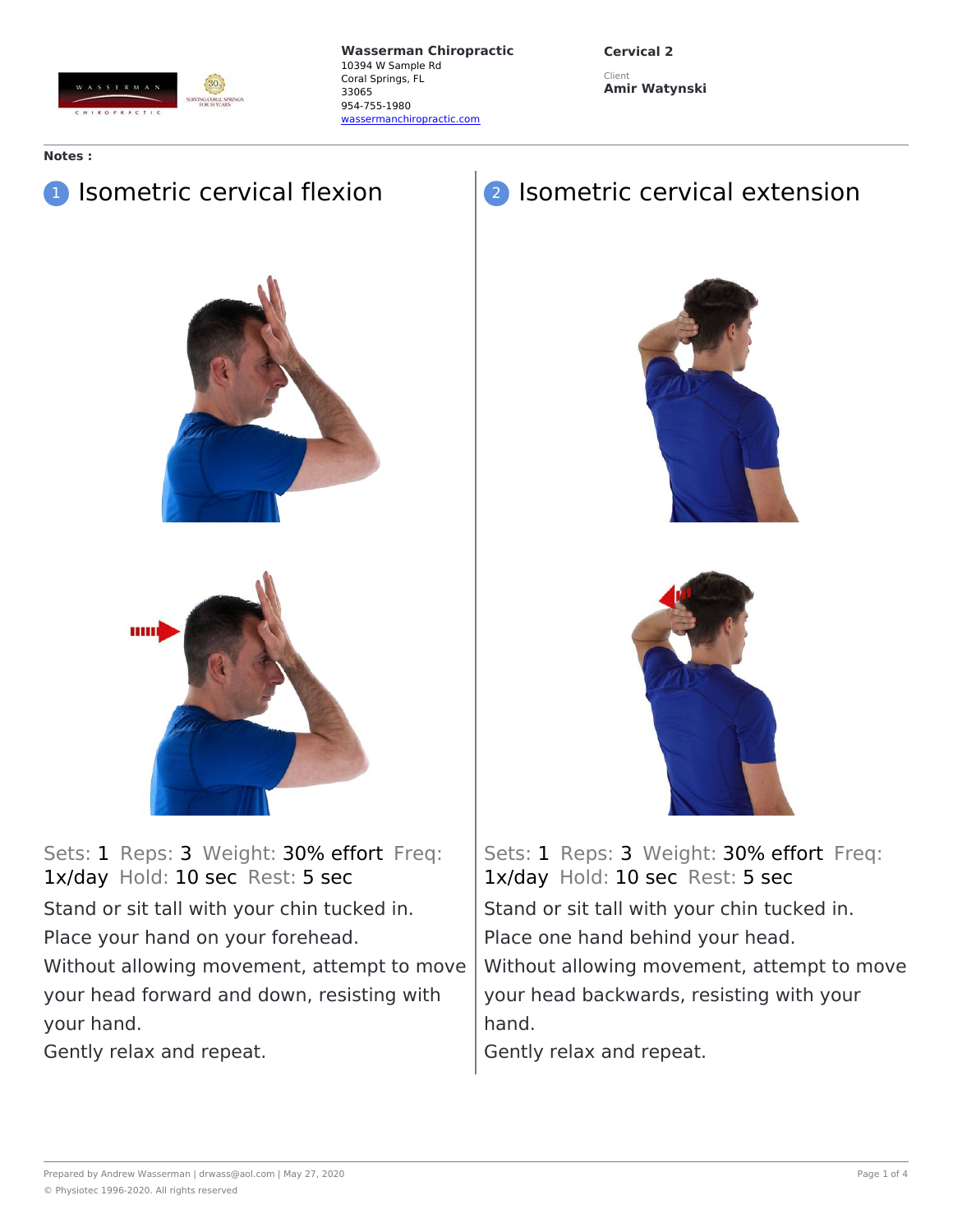

**Cervical 2** Client **Amir Watynski**

#### Isometric cervical rotation





Sets: 1 Reps: 3 Weight: 30% effort Freq: 1x/day Hold: 10 sec Rest: 5 sec

Stand or sit with your back straight and your chin tucked in.

Place one hand on your cheek bone to resist the rotation movement of the head (looking over your shoulder).

Slowly release the pressure and repeat.





Sets: 1 Reps: 3 Weight: 30% effort Freq: 1x/day Hold: 10 sec Rest: 5 sec Place your palm on the side of your face. Attempt to bring your ear down to your shoulder but resist any actual movement with your hand.

Repeat on the other side.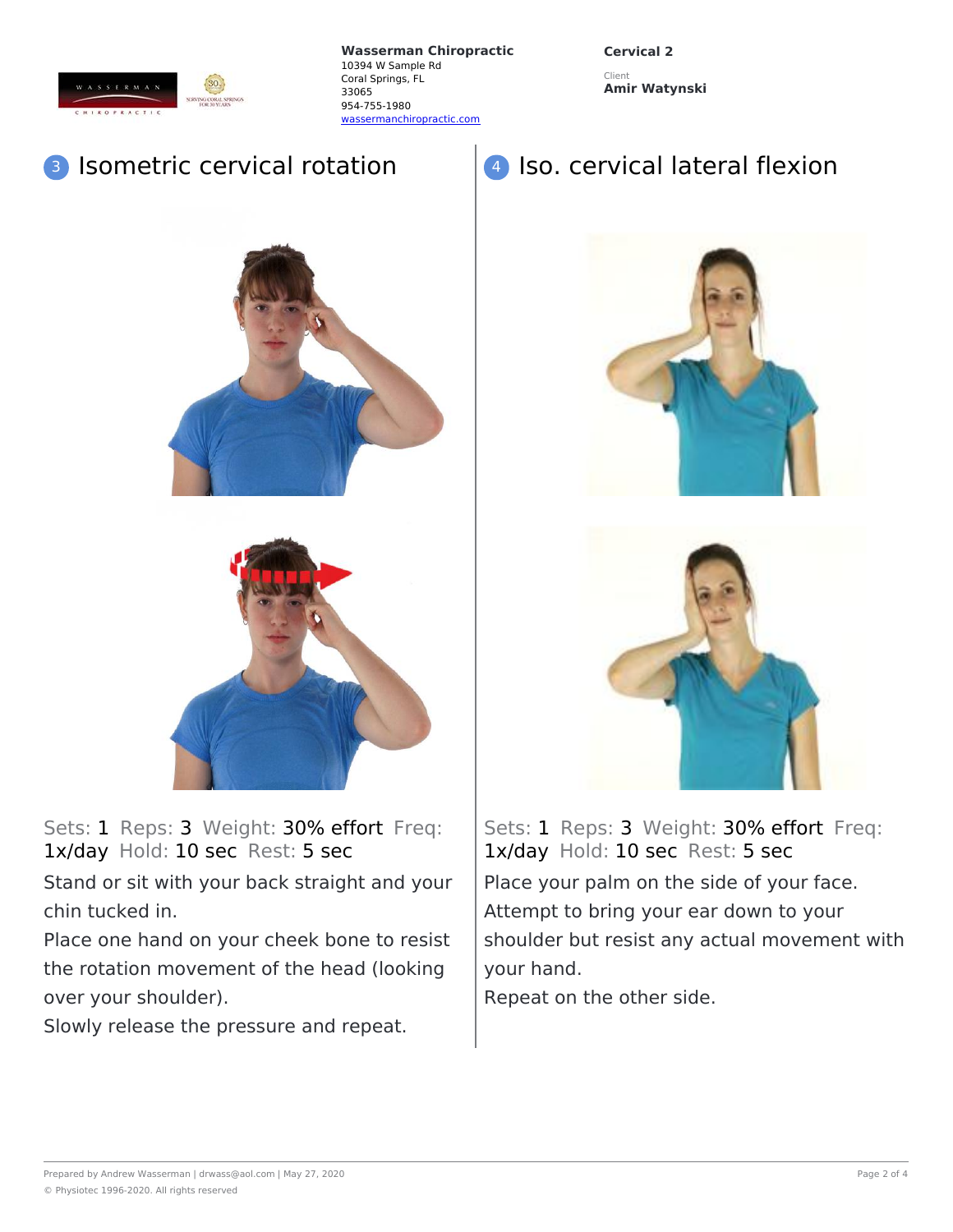

**Cervical 2** Client

**Amir Watynski**

## <sup>5</sup> Isometric retraction/elongation

### <sup>6</sup> Isometric neck extension







Sets: 1 Reps: 3 Weight: 30% effort Freq: 1x/day Hold: 10 sec Rest: 5 sec

Lie on your back without a pillow under your head.

Tuck your chin in so as to press the back of your head into the bed and pull yourself taller as if there is a rope pulling the back of your head.

Return to the initial position and repeat.



Sets: 1 Reps: 3 Weight: 30% effort Freq: 1x/day Hold: 10 sec Rest: 5 sec Lie on your back with a pillow under your

head. Tuck your chin inward and get yourself tall by pretending a rope is pulling you up from the

back of your head.

Push your head on the pillow to try to lift your shoulders off the bed, keeping your chin tucked in at all times. Relax and repeat.